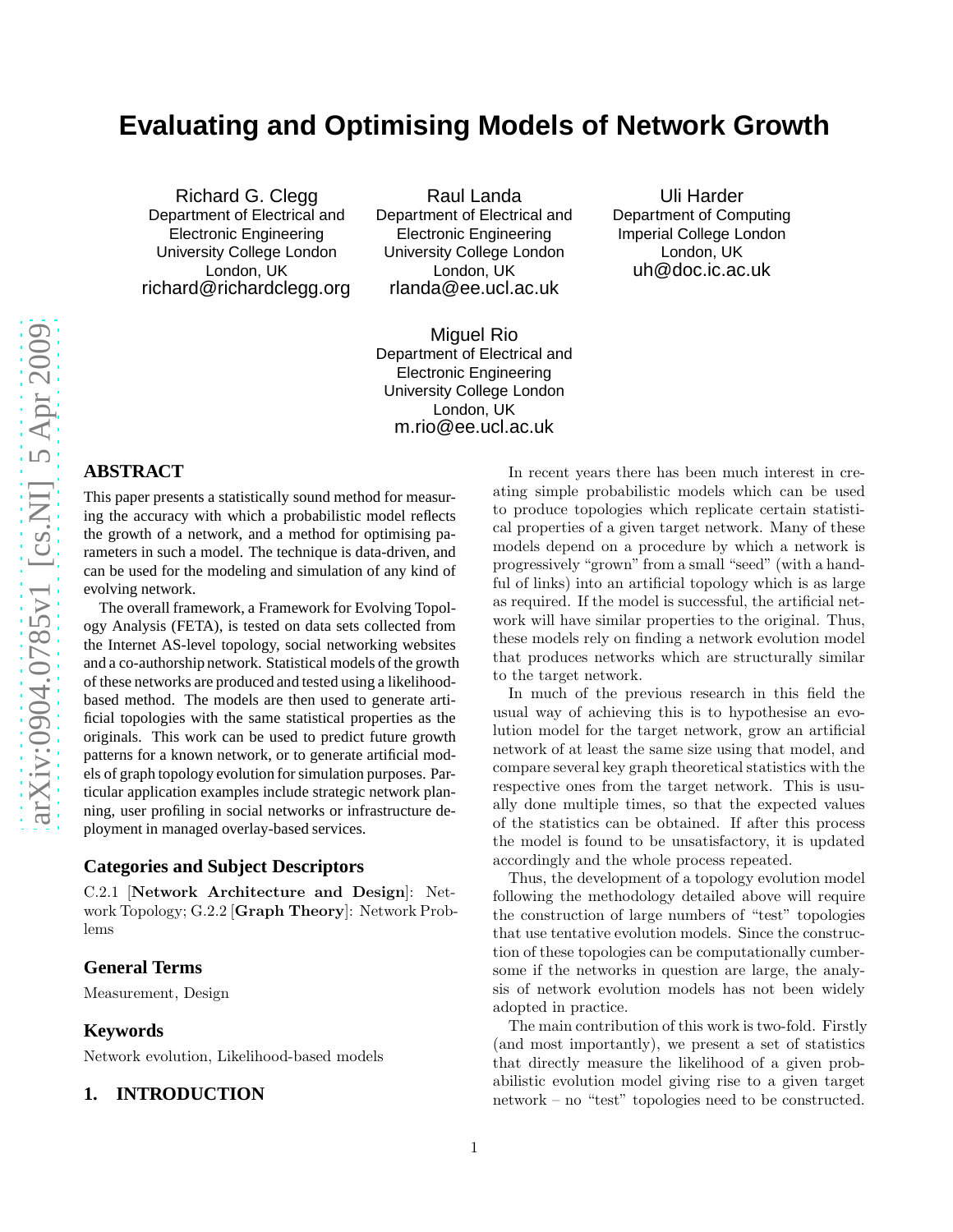Secondly, we present a framework for exploratory testing and optimisation of certain (quite general) classes of network growth models.

The statistics that our technique produces are an unambiguous and statistically rigorous measure of the likelihood of the evolution of the target network arising from any particular hypothesised probabilistic model. These statistics are quick to produce (much more so than growing a test network of the same size), and could be used as a fitness function for state-space searches or genetic algorithms to automatically optimise parametrised classes of models.

We will refer to this statistical framework as FETA (Framework for Evolving Topology Analysis).

The structure of this paper is as follows. Section [2](#page-2-0) describes the FETA framework in detail. Section [2.1](#page-2-1) shows how the model likelihood is derived, and section [2.2](#page-4-0) describes the fitting procedure for optimising model parameters. Section [3](#page-5-0) describes the model fitting for the five network examples investigated in this paper. Section [4](#page-10-0) shows how the fitted models can be used to generate artificial topologies that replicate specific statistical measures of the corresponding real networks.

## **1.1 Motivation**

The problem of creating artificial topologies with the same growth dynamics as a target network is an important one. As networks grow, their statistical measures change and undesirable emergent properties may occur. A good statistical model of how a given target network grows is an important goal which has applications in many fields, but especially in the design and optimisation of distributed computation and communication systems. A tier one network provider may wish to be able to model the future growth of the AS network to predict and potentially avoid undesirable network properties, or to strategically choose its peering agreements. The owner of an online social network may wish to be able to predict, from their position in the network, consumption patterns or demographic characteristics, which users are more likely to accrue "friends" and hence influence others. This information can be used for targeted advertising, marketing or capacity planning purposes. Finally, a provider of overlay-based services (such as Skype or Akamai) may need to plan based upon the future evolution of their overlay network. As key network statistics change, they may wish to adapt their protocols, or to modify infrastructure deployment strategies accordingly.

## **1.2 Background**

The field of generating graphs (or *networks* or *topologies*, the words seem to be used almost interchangeably in the literature) using random processes is usu-ally considered to begin with Erdős and Rényi [\[8\]](#page-13-0). An early study by Price [\[7\]](#page-13-1) found that the degree distribution of co-authorship network of scientific papers obeyed a power law. Much later it was discovered that the Internet Autonomous System (AS) graph also follows a power law [\[9\]](#page-13-2) and this finding was also shown to apply to a large number of other networks, including social networks, hyperlinked document networks and networks derived from biological systems. The well-known Barabási–Albert (BA) model [\[3\]](#page-13-3) provided a seminal explanation of scaling network topologies in terms of a "preferential attachment" model where "rich get richer": the probability of connecting to a given node is exactly proportional to its degree. This led to several papers which attempt to explain network evolution in terms of node degree and related properties such as the BA [\[3\]](#page-13-3), ASIM [\[11\]](#page-13-4) and AB [\[2\]](#page-13-5) models.

Bu and Towsley [\[5\]](#page-13-6) introduced the Generalised Linear Preference (GLP) model, which modifies the preferential attachment model by raising the degree of the node to a small power. Zhou and Mondragón [\[19\]](#page-13-7) presented the Positive-Feedback Preference (PFP) model, which also modifies preferential attachment by raising node degree to a small power (but this power also depends on the node degree).

It has been shown that a model which faithfully reproduces the node degree distribution may not capture all the important properties of a graph [\[18\]](#page-13-8). To account for this, the ORBIS model [\[12\]](#page-13-9) reproduces the statistics of subgraphs of small orders to take account of degreedegree and higher order characteristics. The ORBIS model is slightly different to the growth models which the FETA approach uses, as the model uses rewiring and rescaling rather than a hypothesised growth model.

The typical assessment of topology generation models has focused on measuring a number of statistics on the real network data. Such measures have included the number of nodes and links, average and maximum node degree, best-fit power-law exponent, rich-club connectivity, probability of nodes with low degrees (1, 2 and 3), characteristic path length, average and maximum triangle coefficient, average and maximum quadrangle coefficient, average  $k_{nn}$  and average and maximum betweenness (see [\[10\]](#page-13-10) for definitions of these properties and a review of topology generation from an Internet perspective). A candidate artificial model is then tested by creating an artificial topology using the model and seeing how well the topology reproduces several statistics measured on the real data set. Occasionally, a new network statistic may be added which existing models do not reproduce and this can be used to justify a different, improved model. This approach to model testing and refining based on the generation of test topologies and the comparison of a set of statistical measures between the test topologies and the target network is characterised here as the "basket of statistics" approach.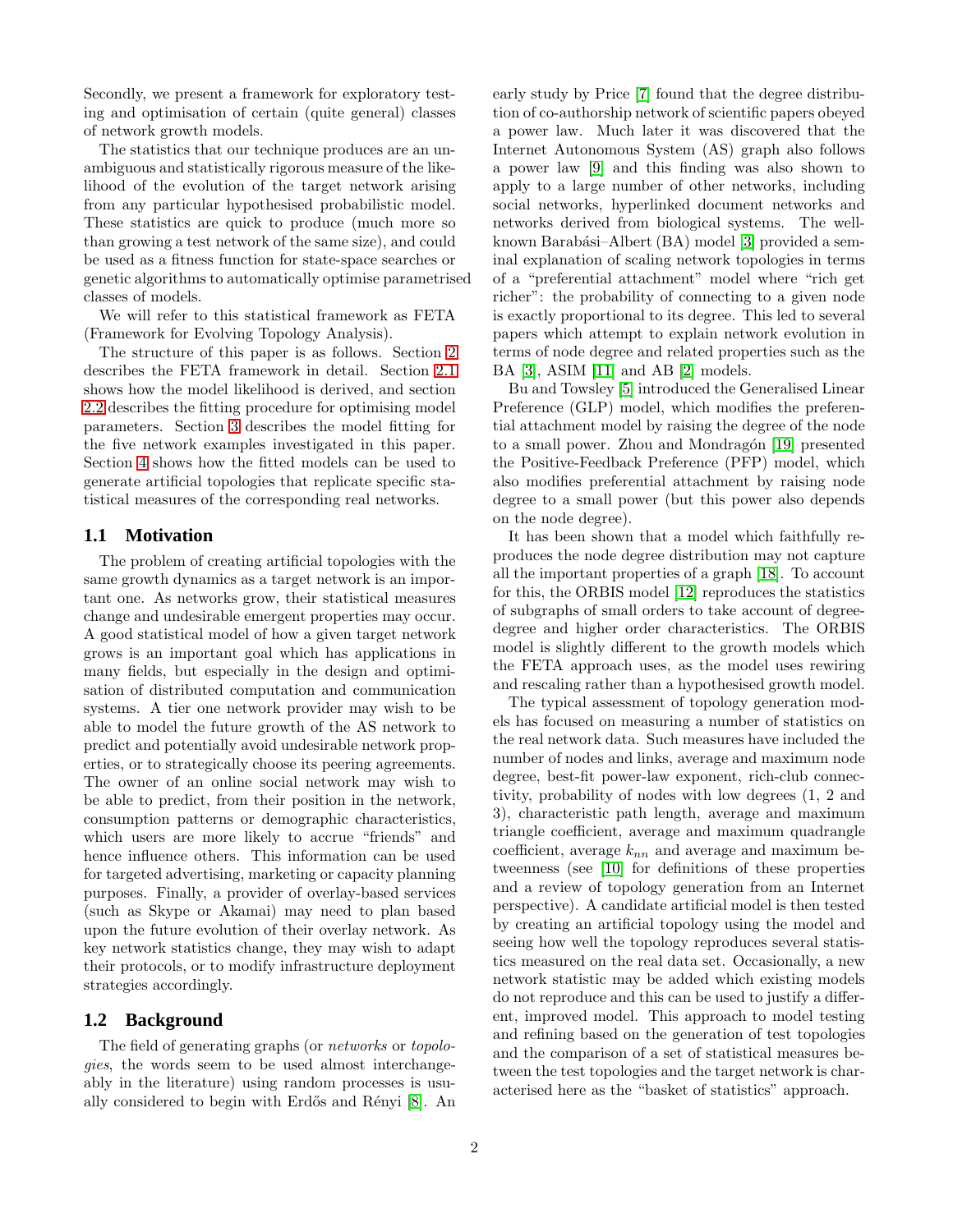

<span id="page-2-2"></span>Figure 1: The FETA approach compared with the "basket of statistics" approach.

Willinger et al [\[18\]](#page-13-8) called for a "closing of the loop" between the discovery of "emergent phenomena" and the models which reproduce them. They emphasise the importance of a "validation" step to ensure that a particular proposed model is consistent with the real data. The evaluation framework given in section [2.1](#page-2-1) provides this validation, albeit at the expense of requiring data about how the network evolves rather than a static snapshot. In so doing, however, the generation of test topologies is avoided and the processing of bigger graphs or more complicated models becomes possible.

Figure [1](#page-2-2) contrasts the approach used by FETA with the "basket of statistics" approach which has been previously used. By directly assessing model likelihood, our approach short circuits the cycle of generating and measuring test networks to optimise a test model.

# <span id="page-2-0"></span>**2. FRAMEWORK FOR EVOLVING TOPOL-OGY ANALYSIS**

The Framework for Evolving Topology Analysis (FETA) allows the investigation of growth models for real networks where information is known about the order in which links were added to the network. The aim of FETA is to produce probabilistic models which fit the observed evolution of these networks. The class of models which FETA can work with includes BA [\[3\]](#page-13-3), AB [\[2\]](#page-13-5), GLP [\[5\]](#page-13-6) and PFP [\[19\]](#page-13-7).

The probabilistic models used by FETA are described in terms of two components referred to as an *inner model* and an *outer model*. It is the inner model which FETA evaluates and fits, which means that only models based on probabilistically growing networks are compatible with FETA.

Definition 1. *The* outer model *chooses an operation which will make a change to the existing network. This could be add and connect a node, add a link between nodes, delete a node or delete a link between nodes. The* inner model *defines the probabilities for selecting the node or nodes involved in the operation.*

Definition 2. *The* inner model *defines the probabilities for selecting the node or nodes involved in the*

*operation defined by the outer model. The inner model used by a given evolution model can vary, depending on whether the outer model operation is a connection to a new node or a connection between existing inner nodes.*

For example, the AB model would correspond to an outer model which adds a new node and then chooses exactly three inner nodes to connect it to, along with an inner model that chooses nodes with probabilities proportional to their node degree. In PFP and GLP, the outer model is the same as with AB, but the inner model is different: the probability is proportional to the degree raised to a power.

Remark 1. *As is common in the literature, the main focus of this paper is on the inner model. The outer models, where needed in this paper, are assumed to be of the following simple form: a new node is joined to* N *existing nodes; following this* M *(which can be zero) inner edges are added. The values of* N *and* M *are randomly selected from probability distributions empirically derived from the target network.*

The framework is flexible enough to allow or disallow the possibility of multiple edges between the same node pair, and to allow or disallow nodes with connections to themselves. In this paper only undirected, connected, simple (no repeated edges and no edges from a node to itself) graphs are considered. Removal of nodes or edges is not considered in this paper.

Section [2.1](#page-2-1) describes the evaluation procedure of FETA, that works with any inner model which can assign probabilities to nodes or edges in a graph. It will produce statistically reliable measures of how well the model fits the observed data. Section [2.2](#page-4-0) describes a fitting procedure which works with a subset of inner models which combine sub-models and fit them using General Linear Models. Section [2.3](#page-5-1) describes how FETA is used in practice and gives information about scalability.

#### <span id="page-2-1"></span>**2.1 Model evaluation using FETA**

Consider data from an empirical network which shows how the network grows in time by the addition of nodes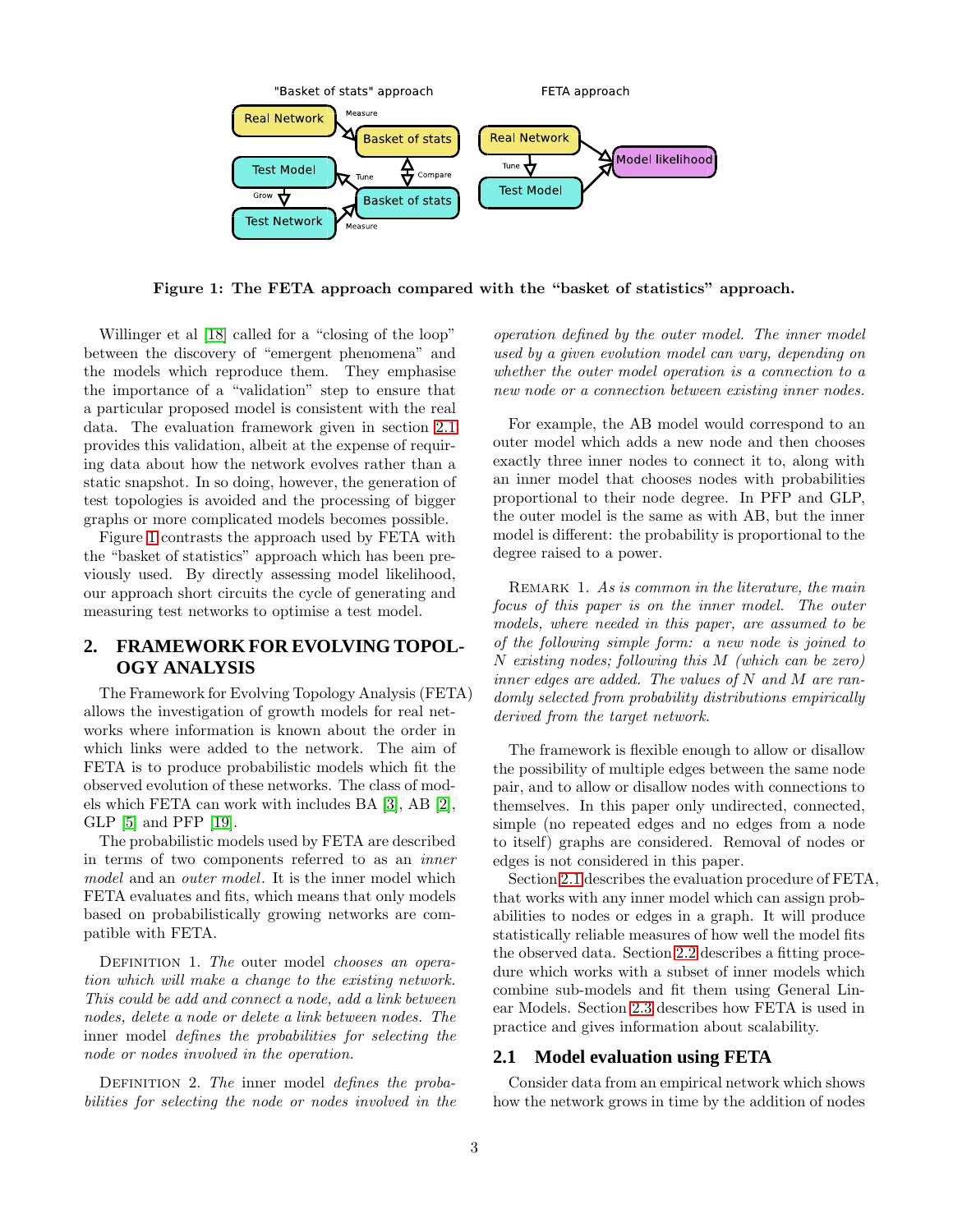and edges. This growth data can be decomposed into decisions from the outer model (whether a link is between existing inner nodes or to a new node) and the choices of node (which would be controlled by the inner model).

Let  $G_0$  be the known state of the graph at a certain time. Assume that the graph is extended by adding edges (sometimes between existing nodes and sometimes in addition to a new node) one at a time. Assume, further, that the state of the graph is known for each one of these edge additions up to some step  $t$   $(G_0, G_1, \ldots, G_t)$ is known). Let  $O_i$  be the outer model operation (connect edge to new node or connect edge between existing nodes) for the *i*th edge addition since  $G_0$ . Let  $I_i$  be the node or nodes selected by the inner model for the outer model operation  $O_i$ . Together  $O_i$  and  $I_i$  define the transition between  $G_{i-1}$  and  $G_i$ . Conversely, if  $G_{i-1}$  and  $G_i$ are known then  $O_i$  and  $I_i$  are also known for  $1 \leq i \leq t$ . The best outer and inner models are those which best explain  $O_i$  and  $I_i$ , respectively, for the observed periods. This paper focuses on the selection of the inner model.

Let C stand for all of the observed inner model choices  $I_1, I_2, \ldots, I_t$ , and let  $\theta$  be some inner model which attempts to explain the observed inner model choices C in terms of some statistical properties of the graph. At each step i,  $\theta$  maps graph properties (and, perhaps, other properties, such as whether a new node or an inner edge is being connected, or properties associated with the node but exogenous to the network topology) to probabilities.

In order to simplify the explanation, assume for remainder of this section that the outer model always involves the choice of a single existing node to connect to a new node. In this case  $C$  is simply an ordered list of the nodes chosen at each observed step and  $I_i$  is the node connected at step i. Evaluation of the model  $\theta$  is now a matter of calculating the likelihood of C given the model  $\theta$ . The larger this likelihood, the better the model fits the observed data.

Let  $p_i(j|\theta)$  be the probability that inner model  $\theta$  assigns to node j at step i. To be a valid model  $\theta$  should ensure that  $\sum_j p_i(j|\theta) = 1$  where the sum is over nodes. It follows that  $p_i(I_i|\theta)$  is the likelihood of the choice  $I_i$ at step i given model  $\theta$ . The likelihood of all the observations C given model  $\theta$  is given by the product

$$
L(C|\theta) = \prod_{i=1}^{t} p_i(I_i|\theta).
$$

It is also useful to define the log likelihood  $l(C|\theta)$  =  $log(L(C|\theta))$ . The larger the likelihood (or log likelihood) the better the model explains C.

DEFINITION 3. The null model  $\theta_0$  *is defined as the model which gives every node in the choice set equal* *probability (this can also be thought of as the* random model*)*. The saturated model  $\theta_s$  *is a model with as many parameters as data points. In this case,*  $\theta_s$  *ensures that*  $p_i(I_i|\theta_s) = 1$  *for all*  $i \in \{1, ..., t\}$ *. Hence*  $L(C|\theta_s) = 1$  and  $l(C|\theta_s) = 0$ .

Now it is useful to define some measures of the goodness of the model using the statistic known as deviance.

Definition 4. *The* deviance *of model* θ *is minus two times the log-likelihood ratio between the model* θ *and the saturated model*  $\theta_s$ *,* 

$$
D = -2(l(C|\theta) - l(C|\theta_s)) = -2l(C|\theta).
$$

Evidently, the deviance will always be positive (or zero for the saturated model), and the smaller it is, the better the model  $\theta$  explains the data.

DEFINITION 5. The null deviance  $D_0$  of a candidate *model* θ *is given by*

$$
D_0 = -2(l(C|\theta) - l(C|\theta_0)).
$$

Thus,  $D_0$  will always be negative if the model  $\theta$  explains C better than the null (random) model  $\theta_0$ . The smaller  $D_0$ , the better  $\theta$  explains the choice set C.

Because of the size of the data sets used in this work  $(|C| \sim 100,000)$  then the magnitude of D can be quite large and depends critically on the size of C. It is useful to have a statistic which defined on a more comprehensible scale, and invariant to the size of C. We present such new statistic, the *per choice likelihood ratio*:

DEFINITION 6. *The* per choice likelihood ratio  $c_0$  *is the likelihood ratio between*  $\theta$  *and the null model*  $\theta_0$  *normalised by the number of choices.*

$$
c_0 = \left[\frac{L(C|\theta)}{L(C|\theta_0)}\right]^{1/t} = \exp\left[\frac{l(C|\theta) - l(C|\theta_0)}{t}\right].
$$

The quantity  $c_0$  is one if  $\theta$  is exactly as good as  $\theta_0$ , greater than one if it is better and less than one if it is worse. Note that  $D, D_0$  and  $c_0$  are simply different ways of looking at the model likelihood.

It should be noted though, that while a lower deviance or a higher per choice likelihood ratio always indicate a better fit, this alone does not mean a model should be preferred. The saturated model  $\theta_s$  gives a perfect fit to data, but it is a useless model for practical purposes since it can only reproduce the data it has been given. What is needed is a trade off between fit to data and a parsimonious model. Adding new parameters to a model is only good if the improvement to the fit (reduction in  $D$ , increase in  $c_0$ ) justifies the extra parameter. One criteria would be Akaike's An Informa-tion Criterion (AIC) [\[1\]](#page-13-11) which is given by  $A = D + 2k$ where  $k$  is the number of free parameters in the model. However, given the size that  $D$  typically attains in this modelling, this seems unlikely to prove a useful distinction.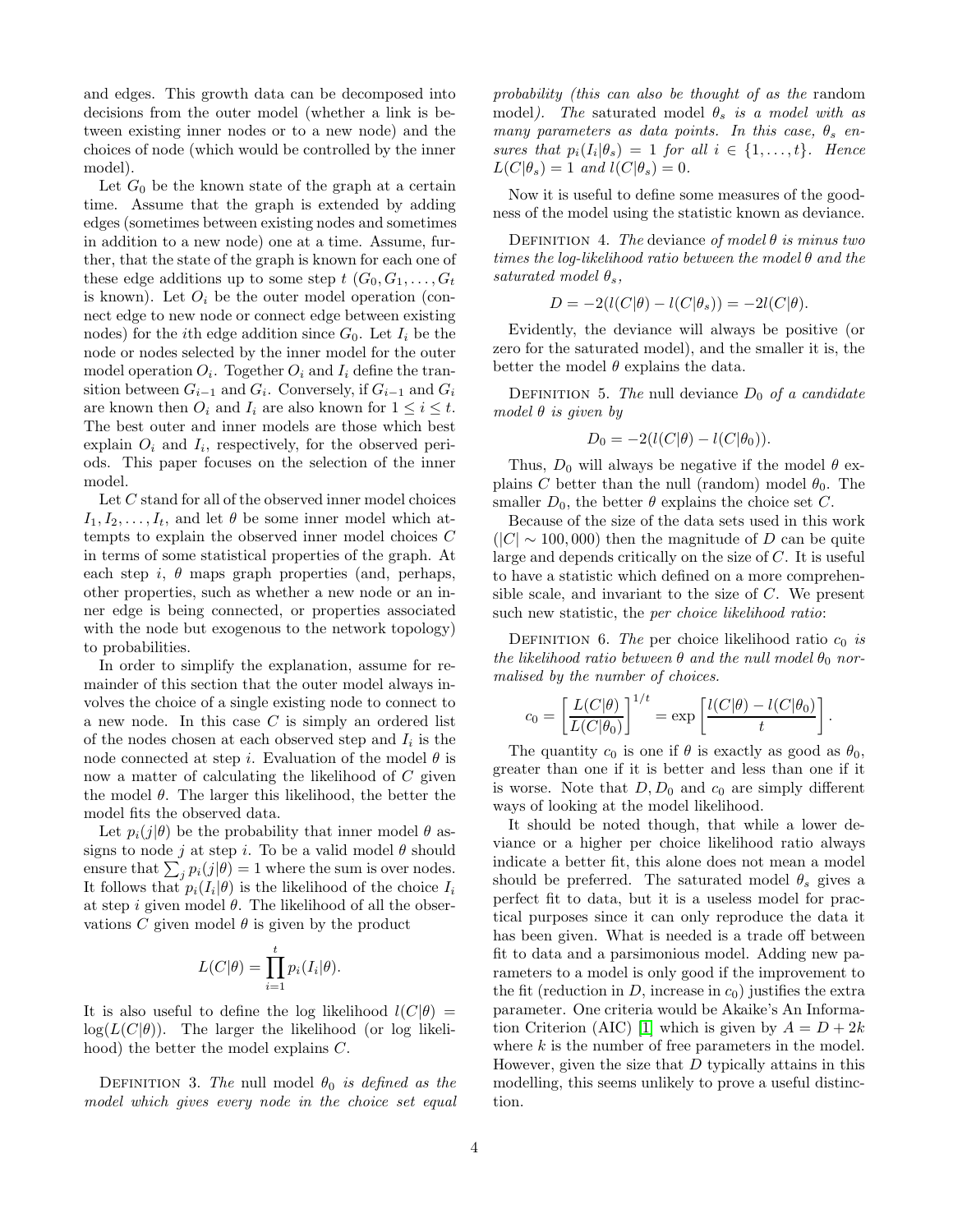EXAMPLE 1. An example will help comprehension. *Consider an initial graph which is the two link network consisting of nodes*  $\{1, 2, 3\}$  *and edges*  $\{(1, 2), (2, 3)\}.$ *The network grows by adding node* 4 *and link* (2, 4) *and then node* 5 *and link* (2, 5)*. We assume the simple outer model add one node and connect it to one existing node at every stage. The inner model must explain*  $C = (2, 2), I_1 = 2$  *and*  $I_2 = 2$  *given*  $G_0$  *and*  $G_1$ *. The null model*  $\theta_0$  *predicts equal probabilities (1/3 each) for node* 4 *to connect to nodes* 1*,* 2 *or* 3 *and equal probabilities of* 1/4 *each, for node 5 to connect to nodes 1 to 4. Therefore, for this* C *and the null model the likelihood is*  $p_1(I_1|\theta_0) = 1/3$  *and*  $p_2(I_2|\theta_0) = 1/4$ *. The null likelihood*  $L(C|\theta_0) = 1/12$ *. If, on the other hand, we consider* θ *as the preferential attachment model (probability of attachment proportional to node degree) then, given*  $G_0$  *the node probabilities are*  $(1/4, 1/2, 1/4)$  *and given*  $G_1$  *they are*  $(1/6, 1/2, 1/6, 1/6)$ *. The likelihoods are*  $p_1(I_1|\theta) = 1/2$  *and*  $p_2(I_2|\theta) = 1/2$  *giving a final likelihood*  $L(C|\theta) = 1/4$ *. From this, deviance, null deviance and per choice likelihood ratio can be calculated. Naturally, real data sets will have many more choices and many more nodes.*

<span id="page-4-4"></span>Remark 2. *The selection of edges from a set of all possible edges would present a difficult computational problem, as the set of all possible edges increases approximately as the square of the number of nodes. This can be avoided by considering the probability of choosing*  $edge (n_1, n_2)$  *as the probability of choosing*  $n_1$  *followed by*  $n_2$ *, plus the probability of choosing*  $n_2$  *followed by*  $n_1$ (assuming  $n_1 \neq n_2$ ). The second choice set can be nar*rowed to avoid self loops and nodes already connected to the first node if a simple graph is desired.*

<span id="page-4-3"></span>Remark 3. *Separate inner models can be fitted to each type of operation for the outer model. Therefore, for example, the hypothesis that new nodes connect using preferential attachment and inner edges connect using PFP can be explored. The data set* C *can be split into two parts, those choices associated with connecting to new nodes and those choices associated with adding edges between existing nodes. In this case, the deviance of the full inner model is the sum of the deviance of the* model components, and the per choice likelihood ratio  $c_0$ *can be calculated accordingly.*

#### <span id="page-4-0"></span>**2.2 Model fitting using FETA**

The deviance and per choice likelihood ratio can determine which inner model is a better fit for a given data set. However, for parametrised models, they do not allow the automatic tuning of parameters. In this section a method is introduced based upon the statistical technique of Generalised Linear Models (GLM) which allows certain (linear) parameters to be automatically tuned for an inner model. Again, for simplicity of discussion, this section considers only inner models which connect nodes to a new node.

Consider an inner node model  $\theta$ . It may be that the ideal model is not pure preferential attachment or PFP, but some mixture of these models. Further, it follows that probabilities may be affected other factors (both inherent in the graph topology and exogenous to the topology but available as a data input).

Let  $d_i(i)$  be the degree of node i in graph  $G_{i-1}$  (the graph used to make choice j). Let  $p_i (i | \theta)$  be the probability that model  $\theta$  assigns to node *i* for choice *j*. For the null model  $\theta_0$  then we have that

$$
p_j(i|\theta_0) = C_j^n,
$$

where  $C_j^n$  is a normalising constant for a given choice (that is, it is constant for a given  $j$ ) so that the probabilities sum to one over all i. Similarly, for the preferential attachment model, referred to for now as  $\theta_d$ , then we have that

$$
p_j(i|\theta_d) = C_j^d d_j(i),
$$

where, again,  $C_j^d$  is a normalising constant for a given j. Let  $T_i(i)$  be the number of triangles (3–cycles) node i is part of in graph  $G_{j-1}$ . Now we can consider some hypothetical model  $\theta_t$  where connection probabilities depend upon the triangles,

$$
p_j(i|\theta_t) = C_j^t t_j(i),
$$

where, again,  $C_j^t$  is a constant for fixed j. A model can be considered which is a linear combination of  $\theta_0$ ,  $\theta_p$ and  $\theta_t$ . Call this hypothesised model  $\theta$ . For this model we would have that

<span id="page-4-2"></span>
$$
p_j(i|\theta) = \beta_0 p_j(i|\theta_0) + \beta_d p_j(i|\theta_d) + \beta_t p_j(i|\theta_t), \quad (1)
$$

where  $\beta_0$ ,  $\beta_d$  and  $\beta_t$  are all in the range [0, 1] and sum to one. These constants are the proportion of each of the models which contribute to the final model. We use GLM to find the optimal combination of  $\beta$  parameters for a given data set. A brief summary of GLM follows.

Let  $y = \{y_1, y_2, \ldots, y_N\}$  be some set of observed data we desire to model. Let  $x^1 = \{x_1^1, x_2^1, ..., x_N^1\}$  and  $x^2, x^3, \ldots$  (similarly defined) be sets of observed data that is to be used to explain  $y$ . A relationship is hypothesised which allows y to be estimated in terms of  $x<sup>1</sup>$ ,  $x<sup>2</sup>$  and so on. A model is to be fitted of the form

$$
y = \beta_0 + \beta_1 x^1 + \beta_2 x^2 + \beta_3 x^3 + \varepsilon,
$$
 (2)

where the  $\beta_i$  are parameters (not constrained to a range this time) which give the contribution of the various components to the variable y and  $\beta_0$  which is an intercept parameter and  $\varepsilon$  is an error component. Fitting GLM can be done automatically using a statistical language such as R[1](#page-4-1) . Given observed data, this can be read into R and a GLM fitting procedure can be used to find

<span id="page-4-1"></span><sup>&</sup>lt;sup>1</sup><http://www.r-project.org>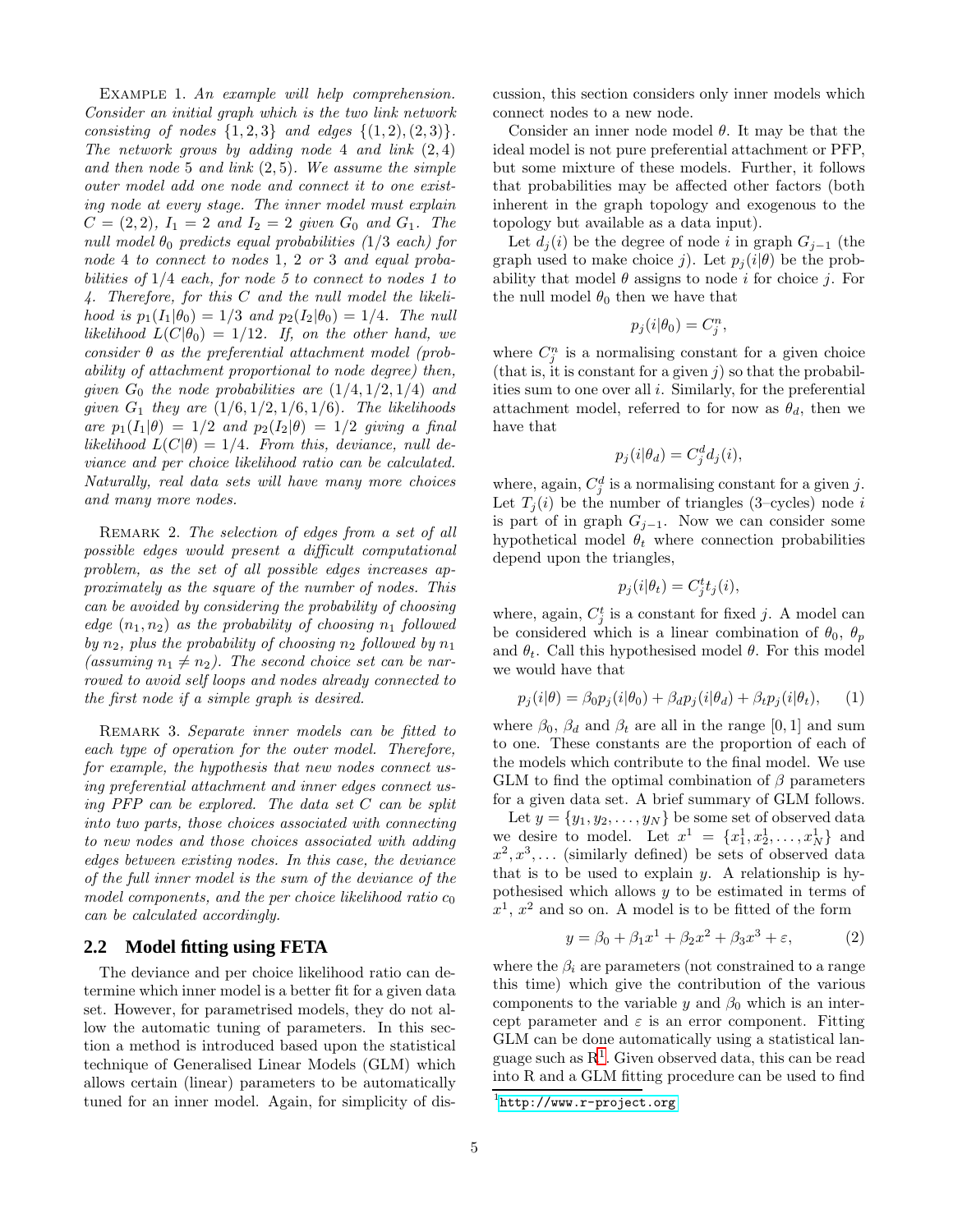those  $\beta$  values which maximise the model likelihood. In addition, the fitting procedure produces the model deviance and estimates of the errors and statistical significance for each of the model parameters. If a parameter is not statistically significant it should usually be removed from the model.

Let  $P_i(i)$  be an indicator variable which is 1 if and only if node  $i$  was actually the node picked for choice  $j$ , and 0 otherwise. The problem of finding the best model in [\(1\)](#page-4-2) becomes the problem of fitting the GLM,

$$
P_j(i) = \beta_0 p_j(i|\theta_0) + \beta_d p_j(i|\theta_d) + \beta_t p_j(i|\theta_t) + \varepsilon,
$$

to find the combined model  $\theta$  that best predicts the  $P_i(i)$ . Thus, GLM fitting can be used to find the choice of  $\beta_i$  which maximises the likelihood of this model. This is equivalent to finding the  $\beta_i$  which gives the maximum likelihood for  $\theta$  since for model  $\theta$ , the expectation  $E[P_i(i)] = p_i(i|\theta).$ 

This will give the choice of  $\beta_i$  which best combine the model components into the unified model  $\theta$ . If the  $\beta_i$ are in the range [0, 1] and sum to one, it can be trivially shown that  $\theta$  is a valid probability model as long as  $p_j(i|\theta_1), p_j(i|\theta_2), \ldots$  are.

So, for the period between  $G_0$  and  $G_t$ , for each node, a data point is generated with the parameters of the graph relevant to the models, and with a 1 or a 0 depending on whether that node was the node actually selected as an outcome of that choice. The procedure has been tested on data from artificially generated networks and it has been found to be able to successfully recover their  $\beta_i$ parameters in a wide variety of circumstances. Certain model component combinations might be problematic to fit, however. An example of this would be a model constructed from a PFP and a preferential attachment component: since these explanatory variables are very similar for most nodes, finding a satisfactory mix using GLM is usually extremely hard.

Note that only the  $\beta_i$  parameters can be automatically optimised by the GLM fitting procedure. Any other parameters such as the  $\delta$  in the PFP model must be fitted by other means, such as trying a number of parameter choices and comparing the deviance or per choice likelihood ratio.

Remark 4. *As pointed out in remark [3,](#page-4-3) separate models can be fitted to nodes connecting to new nodes and connections to inner edges. The items of data are separated by an analysis tool and they are fitted in different GLM models. As in remark [2](#page-4-4) fitting inner edges causes issues for the framework. The choice of inner edges is broken down into the choice of two nodes. The choice set for the second node is constrained by removing from the choice set those nodes which already have a link from the first node.*

## <span id="page-5-1"></span>**2.3 FETA in practice**

The FETA evaluation process therefore consists of hypothesising inner models which might fit the evolution of a target network and calculating their likelihood statistics as shown in section [2.1.](#page-2-1) The fitting procedure in section [2.2](#page-4-0) is used as an exploratory tool both to tune linear combinations of model components and also to provide hints as to which other components might be introduced (for example, a negative  $\beta$  parameter will rarely produce a usable model but, for example, if the  $\theta_t$  component produced a negative  $\beta_t$  this suggests that the choice mechanism is avoiding nodes with a high triangle count).

The graph in figure [2](#page-5-2) shows the run time for measuring model likelihood (as described in section [2.1\)](#page-2-1) and for creating a network file with a given number of links (using a test model which is part PFP and part random). The tests were run on a 2.66GHz quad core Xeon CPU. The plot is a log-scale showing how run time varies with network size. For 100,000 links the network creation process takes 2,631 seconds and for the likelihood estimation process takes 53 seconds. Both processes appear to scale approximately as the square of the number of links (for times under 1 second the timing information is not accurate). Neither process takes a significant amount of memory. The relative speed of the evaluation of likelihood statistics is another benefit of the FETA approach. To tune the parameters of a hypothetical parametrised model using the "basket of statistics" approach, a new network would have to be grown for every test model. This is much more computationally intensive than the calculation of likelihood statistics required by FETA.



<span id="page-5-2"></span>Figure 2: Run time for network creation and analysis processes in FETA.

#### <span id="page-5-0"></span>**3. FITTING MODELS TO NETWORK DATA**

The FETA procedure is used to create inner models for several networks of interest. Section [3.1](#page-6-0) fits mod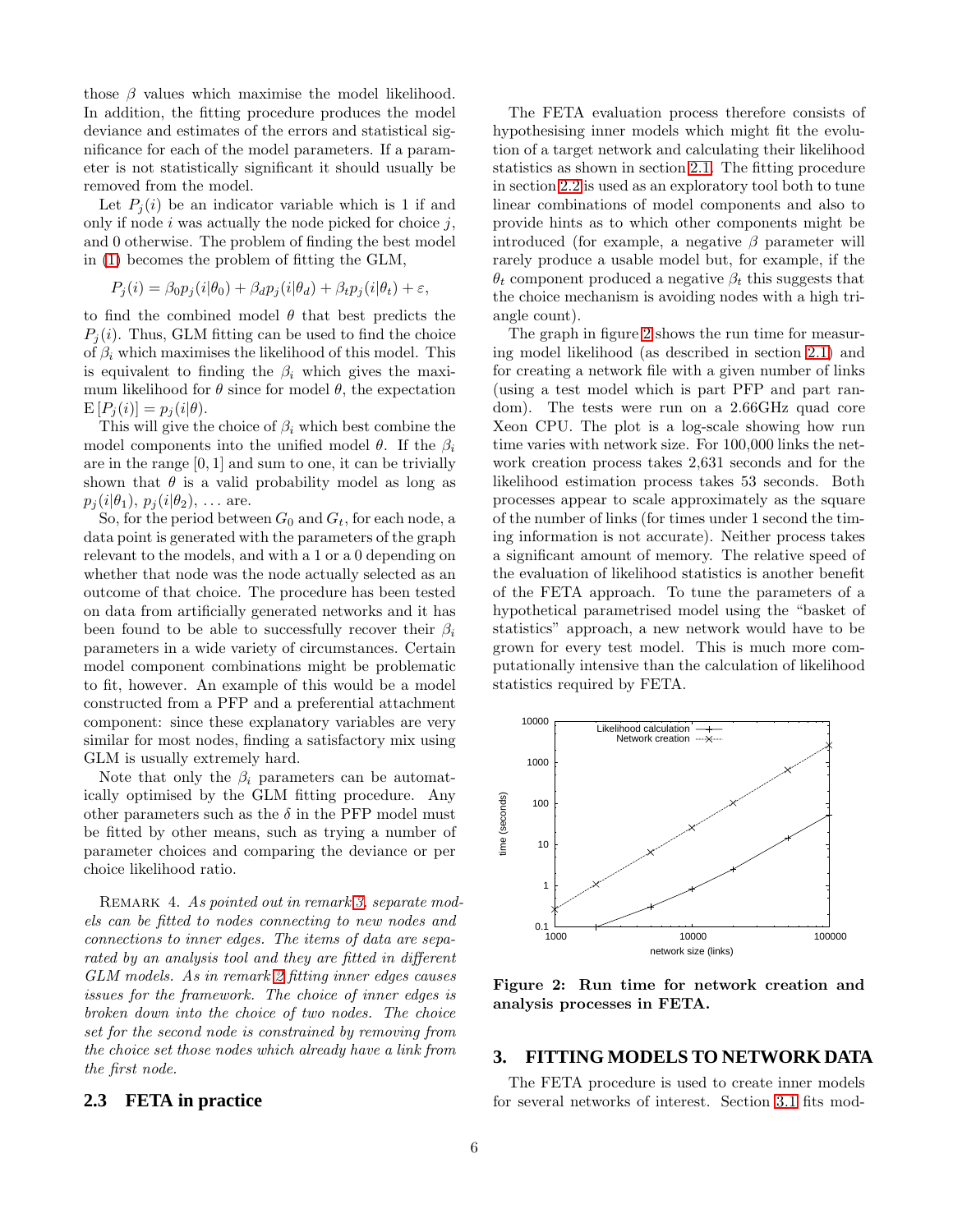els to a co-authorship network inferred from the arXiv database. Section [3.2](#page-7-0) fits models to a view of the AS network topology referred to here as the UCLA AS network and section [3.3](#page-8-0) fits models to a second view of the AS topology, which we refer to here as the RouteViews AS network.

Finally, section [3.4](#page-9-0) fits network evolution models to a network derived from user browsing behaviour, and section [3.5](#page-9-1) fits models to a social network derived from the popular photo sharing site Flickr.

Table [1](#page-6-1) summarises the networks considered in terms of total edges, total nodes and the edge/node ratio.

| Network        | edges  | nodes   | edge/node |
|----------------|--------|---------|-----------|
| arXiv          | 15,788 | 9.121   | 1.73      |
| <b>UCLA AS</b> | 93,957 | 29,032  | 3.24      |
| RouteViews AS  | 94,993 | 33, 804 | 2.81      |
| gallery        | 50,472 | 26,958  | 1.87      |
| Flickr         | 98,931 | 46,557  | 2.13      |

<span id="page-6-1"></span>Table 1: Sizes of the networks analysed

Several model components were considered in a linear combination as described in section [2.2.](#page-4-0) Those components are listed below, where  $p_i$  is the probability of choosing node i and  $k_{\alpha}$  is a normalising constant such that  $p_i = 1$  when summed over the choice set. Furthermore,  $d_i$  is the degree of node i and  $t_i$  is the triangle count of node i.

- $\theta_0$  the null model assumes all nodes have equal probability  $p_i = k_n$ .
- $\theta_d$  the degree based preferential attachment model assumes node probability  $p_i = k_d d_i$ .
- $\theta_t$  the triangle count model assumes node probability  $p_i = k_t t_i$ .
- $\theta_1$  the singleton model assumes node probability  $p_i = k_1$  if  $d_i = 1$  and  $p_i = 0$  otherwise.
- $\theta_2$  the doubleton model assumes node probability  $p_i = k_2$  if  $d_i = 2$  and  $p_i = 0$  otherwise.
- $\theta_p^{(\delta)}$  the PFP model assumes node probability  $p_i = k_p d_i^{1+\delta \log_{10}(d_i)}$ .

Note that the PFP model is the only one to require a parameter.

This notation allows the concise description of a linear additive model in terms of its components. For example  $\theta = 0.1\theta_1 + 0.9\theta_p^{(0.04)}$  is a model which is has a component from the singleton model (contributing 0.1 of the probability) and a component from the PFP model with parameter  $\delta = 0.04$  (contributing 0.9 of the probability). In the models  $\theta_1$ ,  $\theta_2$  and  $\theta_t$  there is a possibility of all nodes being assigned zero probability (if there are no singletons, doubletons or triangles respectively). In this case,  $\theta_0$  is substituted for that model component. This happens on extremely few occasions and always very early in network construction. Obviously a large collection of model components could be tried but a conscious decision was taken to limit the number of possibilities for this experimentation.

For each data set, three inner models are tried:

- 1. a pure preferential attachment model,
- 2. a pure PFP model (with an optimally tuned  $\delta$  for connections to new nodes, and another one for internal edges),
- 3. the best model found using the techniques from section [2.2.](#page-4-0)

Model one was picked because the preferential attachment is a reasonable baseline for improvement. Model 2 was picked because investigation showed that for almost every network the PFP model had low deviance. Model 3 was picked to show the improvement (if any) possible by using linear combinations of models.

The outer model was derived simply by calculating empirically from the network data two distributions.

- 1. the number of inner nodes each new node connects to on arrival,
- 2. the number of inner edges connected between each new node arrival.

These distributions are then used to create the outer model. This is simplistic and obviously further research is required to improve the techniques to generate this outer model.

Results are presented using the metrics from section [2.1:](#page-2-1) D is the deviance,  $D_0$  is the null deviance and  $c_0$  is the per choice likelihood ratio. A better model is indicated by lower  $D$  and  $D_0$ , and by a high  $c$ . The results are broken down into the contribution from the inner model to connect to new nodes and the inner model for connecting internal edges.

#### <span id="page-6-0"></span>**3.1 Fitting the arXiv data set**

A publication co-authorship network was obtained from the online academic publication network arXiv. The first paper was added in April 1989 and papers are still being added to this day. To keep the size manageable, the network was produced just from the papers categorised as math. The network is a co-authorship network: an edge is added when two authors first write a paper together. In this case, because it is required that the network remains connected, edges which are not connected to the largest connected component are ignored. Multiple edges between two authors are not added. The processing of this network is far from perfect, only author names (rather than unique IDs) are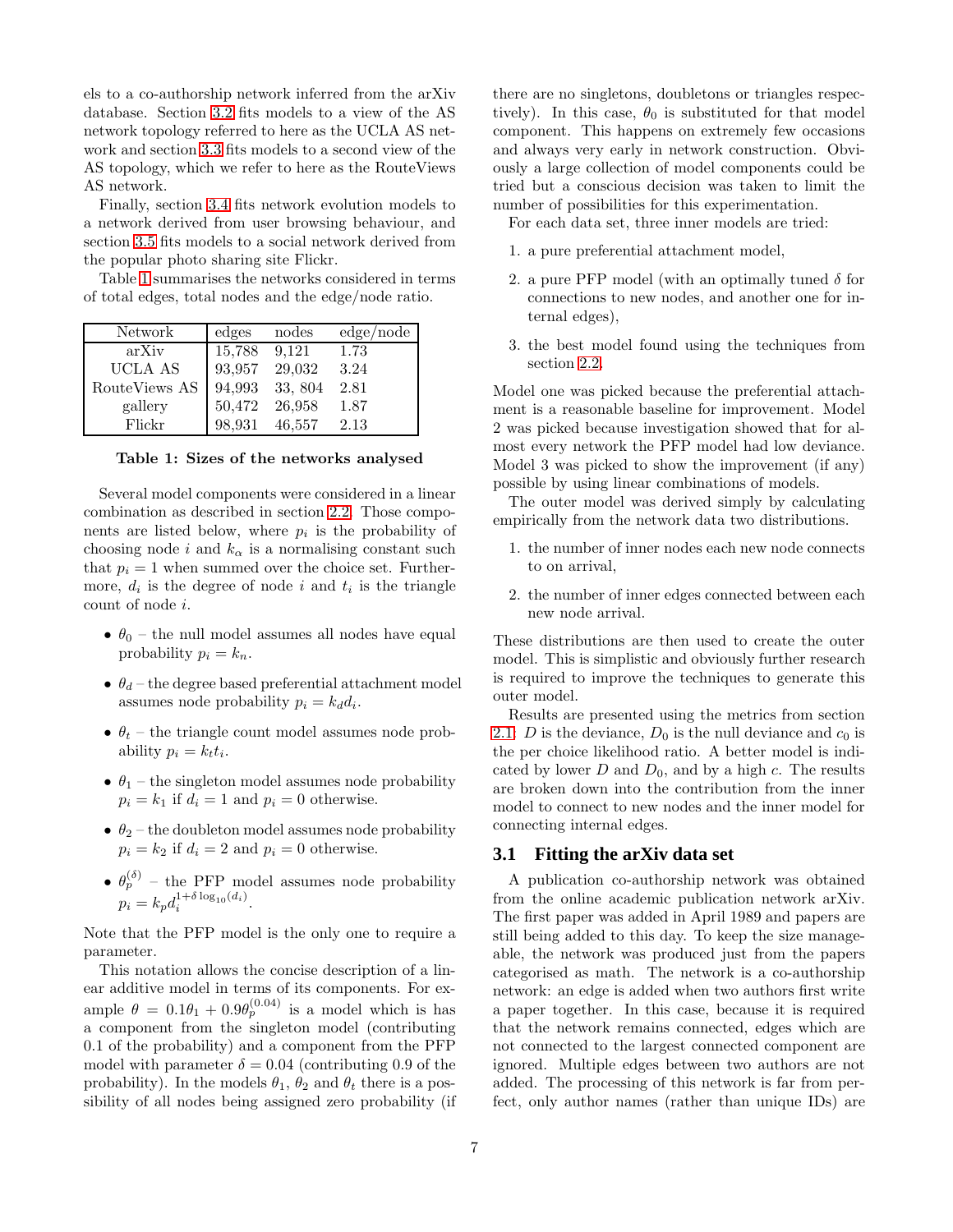matched. Inconsistent naming conventions mean some authors are recorded by first name and surname, and some by initial and surname. To avoid problems matching John Smith, J. Smith and John W. Smith, the match is on first initial and surname, though it is clear this will allow some collisions. One paper<sup>[2](#page-7-1)</sup> was removed from analysis. The paper has sixty authors, far more than the paper with the next largest number of authors. Since each author on a paper forms a graph clique with all the other coauthors in that same paper, this paper added 1,732 links for which no arrival order significant to the evolution of the network could be found. As a size 60 clique would distort most network statistics, it was rejected as an outlier.

As described in the previous section, three models were tried, a preferential attachment model, a pure PFP model and the best model found using the fitting procedure. Model 2, the best PFP model was, for connections to new nodes,  $\theta_p^{(-0.21)}$  and for connections between inner edges  $\theta_p^{(-0.02)}$ . Model 3, the best model found, was, for new node connections,  $0.881\theta_p^{(-0.22)} + 0.119\theta_1$  and for internal node connections the pure PFP model as in model 2 (no better model could be found).

As can be seen, the best model by all measures is model 3. It is worth noticing that the inner edge model does not perform significantly differently between the three (in any case this is the same model for 2 and 3). With such a small  $\delta$  parameter the model is almost the same as preferential attachment (model 1). It should also be noticed that the deviance itself is hard to compare simply because it is such a large number that the relative differences seem small. For the preferential attachment model, (model 1) the new node model was actually worse than the null model and this can be seen by the fact that  $D_0$  is positive and  $c_0$  is less than one. Overall, the new node model appears to have made few gains relative to the new node model in all cases  $(c_0)$ is larger for the inner edge models than the new node models) despite the simplicity of the inner edge model. This suggests that improving the new node model is the best focus for model improvements in general. The improvement in new node model  $c_0$  from 1.06 in model 2 to 1.09 in model 3 seems significant and indicates that the addition of a model reflecting singletons is useful. Remembering that singletons in this case are authors with only a single other co-author, perhaps this is explained by a desire for those authors with a single co-author to collaborate with other new authors.

## <span id="page-7-0"></span>**3.2 Fitting the UCLA AS data set**

The data set we refer to here as the UCLA AS data set is a view of the Internet AS topology seen between January 2004 and August 2008. It comes from the In-

| Model   | component  | D       | $D_0$    | $c_0$ |
|---------|------------|---------|----------|-------|
| Model 1 | New node   | 195,000 | $-1,510$ | 1.06  |
| Model 1 | Inner edge | 118,000 | $-4,091$ | 1.31  |
| Model 1 | Overall    | 312,000 | $-5,600$ | 1.15  |
| Model 2 | New node   | 194,000 | $-2,450$ | 1.10  |
| Model 2 | Inner edge | 118,000 | $-4,170$ | 1.32  |
| Model 2 | Overall    | 311,000 | 6,610    | 1.18  |
| Model 3 | New node   | 193,000 | $-3,090$ | 1.13  |
| Model 3 | Inner edge | 118,000 | $-4,240$ | 1.32  |
| Model 3 | Overall    | 311,000 | $-7,340$ | 1.21  |

<span id="page-7-5"></span>Table 2: Three models tested on the arXiv network.

ternet topology collection<sup>[3](#page-7-2)</sup> maintained by Oliviera et. al. [\[15\]](#page-13-12). These topologies are updated daily using data sources such as BGP routing tables and updates from RouteViews,  $RIPE<sup>4</sup>$  $RIPE<sup>4</sup>$  $RIPE<sup>4</sup>$ , Abilene<sup>[5](#page-7-4)</sup> and LookingGlass servers. Each node and link is annotated with the times it was first and last observed during the measurement period.

As previously stated, our network growth model does not include a removal process. On the other hand, various links and nodes disappear from the UCLA data set during the time interval under analysis. To incorporate this into our modelling framework, the data is preprocessed by removing all edges and nodes which are not seen in the final sixty days of the data, so that the final state of the evolution of the network is the AS network as it is in August 2008. Edges are introduced into the network in the order of their first sighting. If this would cause the network to become disconnected, their introduction is delayed until the arrival of other links and nodes allows them to join while maintaining a connected network at all times.

The arrival order of edges is only known after timed link arrival data is available in January 2004. Furthermore, there is a period of fast discovery of nodes and edges immediately after this time where the order of edge arrival is considered to be very uncertain (since snapshots are only daily and not every link will be discovered on the first day it exists). Thus, the first days of data are considered a "warm up" period and removed from the analysis.  $G_0$  is taken to be after this warm up period expires. The growth of the network is shown in figure [3.](#page-8-1)

Exploratory model fitting on the UCLA AS network showed that a PFP model was again favoured. Again the inner edge model seemed to have a smaller  $\delta$  than the new node model. No model was found to be a great improvement over PFP but there was some evidence that including a small singleton component would make

<span id="page-7-1"></span> $2$ <http://arxiv.org/abs/math/0406190>

<sup>3</sup> <http://irl.cs.ucla.edu/topology/>

<span id="page-7-2"></span><sup>4</sup> <http://www.ripe.net/db/irr.html/>

<span id="page-7-4"></span><span id="page-7-3"></span><sup>5</sup> <http://abilene.internet2.edu/>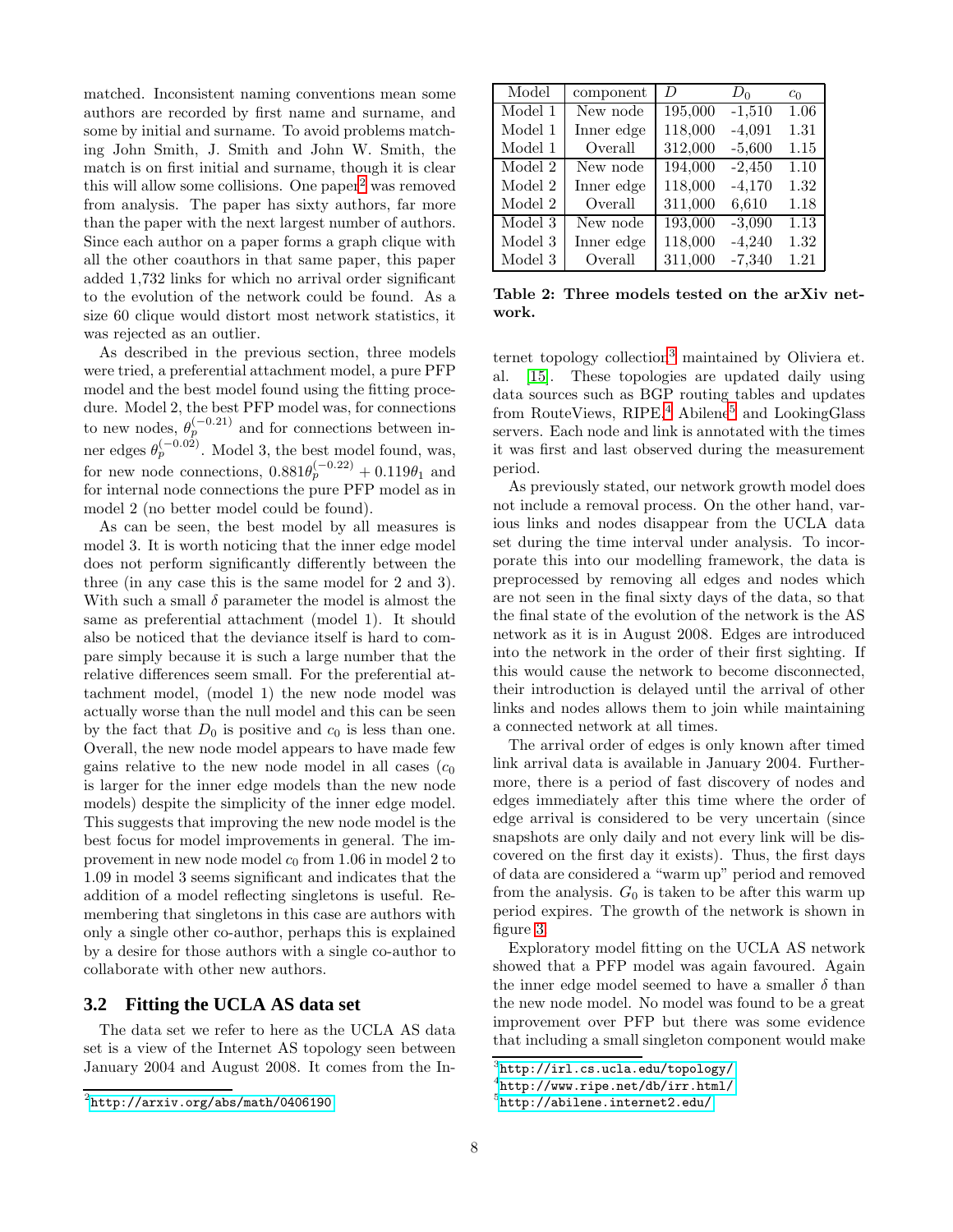

<span id="page-8-1"></span>Figure 3: Network growth for UCLA AS network.

slight improvements.

Three models are tested on the UCLA AS network. Model 1 is pure preferential attachment. Model 2 is pure PFP with different delta parameters –  $\theta_p^{(0.028)}$  for the new node model and  $\theta_p^{(0.007)}$  for the inner edge model. The best model found was only slightly better than this, and it and combined PFP with a tiny amount of the singleton model The new node model was  $0.974\theta_p^{(0.032)} + 0.026\theta_1$ . The inner edge model was  $0.960\theta_p^{(0.013)} + 0.040\theta_1.$ 

The results of this fitting exercise are shown on table [3.](#page-8-2) In this case, the improvement against preferential attachment was extremely marginal. It was only model 3 that showed an improvement, and this improvement was mostly in the inner edge model (indeed its new node model was worse than that of model 2). Overall, the  $c_0$ values were relatively high indicating a good fit to the data compared with the random model.

| Model   | component  | D         | $D_0$      | $c_0$ |
|---------|------------|-----------|------------|-------|
| Model 1 | New node   | 320,000   | $-102,000$ | 10.6  |
| Model 1 | Inner edge | 1,790,000 | $-402,000$ | 5.74  |
| Model 1 | Overall    | 2,110,000 | $-504,000$ | 6.33  |
| Model 2 | New node   | 319,000   | $-102,000$ | 10.8  |
| Model 2 | Inner edge | 1,790,000 | $-402,000$ | 5.73  |
| Model 2 | Overall    | 2,110,000 | $-504,000$ | 6.33  |
| Model 3 | New node   | 320,000   | $-102,000$ | 10.7  |
| Model 3 | Inner edge | 1,780,000 | $-405,000$ | 5.82  |
| Model 3 | Overall    | 2,100,000 | $-507,000$ | 6.41  |

<span id="page-8-2"></span>Table 3: Three models tested on the UCLA AS network.

#### <span id="page-8-0"></span>**3.3 Fitting the RouteViews AS data set**

For the present paper we define the RouteViews AS data set as the view of the Internet AS topology from the point of view of a single RouteViews data collector. The raw data used to construct it comes from the University of Oregon Route Views Project[\[17\]](#page-13-13), and it was recovered from the parsing of the routing tables obtained by running 'show ip bgp' on the command line of *route-views3.routeviews.org* and capturing the output. To construct the node and link arrival process to which we fit our evolution models we process one such table dump per day over the time interval between April 11th, 2007 and January 16th, 2009.

It is well known that an AS map obtained in such a way will not be representative of the true AS Internet topology (see [\[4,](#page-13-14) [16,](#page-13-15) [6,](#page-13-16) [13\]](#page-13-17)). However, a validation framework like FETA should be able to discover this difference by fitting different growth models to the RouteViews AS data set and the more complete UCLA data set.

Since the basic outer models that we set out to evaluate do not have a node removal process, we consider only the addition of AS numbers and peerings to the AS map, as it is viewed from the perspective of *routeviews3.routeviews.org*. Thus, we seek to model the cumulative AS growth process as viewed from a single BGP peer.

As with the UCLA data set, we ignore the very first tables processed, as their dynamics are not representative of the system equilibrium growth rate, and their timing information is unavailable. The growth of the network is shown in figure [4.](#page-8-3)



<span id="page-8-3"></span>Figure 4: Network growth for RouteViews AS network.

As before, model fitting on the RouteViews AS data set showed that a PFP model was favoured. As in the previous cases, the inner edge model seemed to have a significantly smaller  $\delta$  than the new node model. As with the UCLA case, a small singleton component in the inner edge model yields slight improvements.

Three models are tested on the RouteViews AS data set. Model 1 is pure preferential attachment. Model 2 is pure PFP with different delta parameters ( $\delta = 0.034$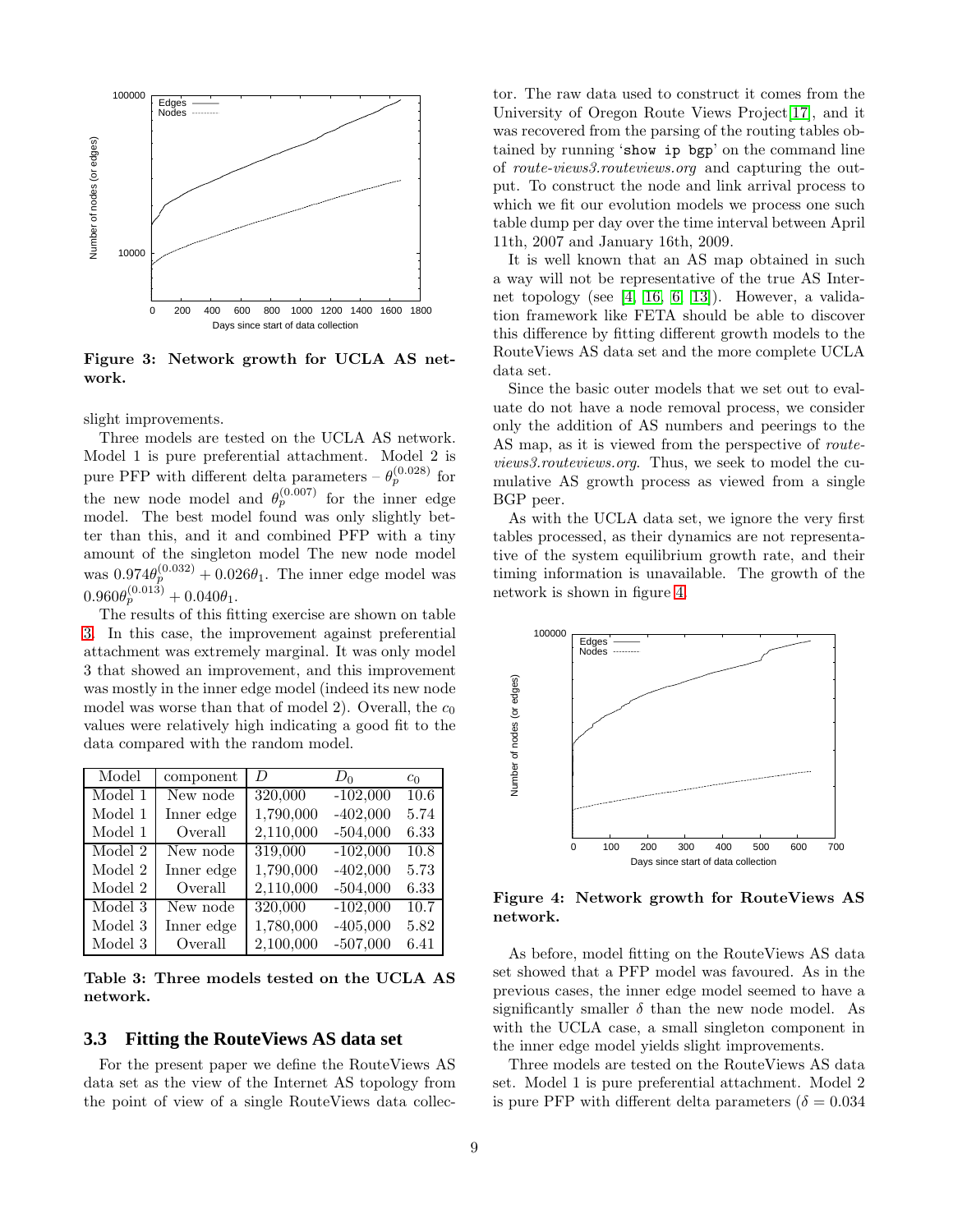for the new node model and  $\delta = 0.003$  for the inner edge model). Model 3 took the same new node model as model 2, but for the internal edge model it combined a pure PFP new node model with the singleton model according to  $0.87 \theta_p^{(.013)} + 0.13 \theta_1$ .

The results are shown in table [4.](#page-9-2) As before, the improvement against preferential attachment was extremely marginal. It was only model 3 that showed improvement, as a consequence of a slightly better inner edge model. Again,  $c_0$  values were relatively high indicating a good fit to the data compared with the random model.

| Model   | component  | D         | $D_0$      | $c_0$ |
|---------|------------|-----------|------------|-------|
| Model 1 | New node   | 138,000   | $-45,400$  | 12.7  |
| Model 1 | Inner edge | 1,478,000 | $-257,000$ | 4.36  |
| Model 1 | Overall    | 1,620,000 | $-302,400$ | 4.81  |
| Model 2 | New node   | 138,000   | $-46,100$  | 13.21 |
| Model 2 | Inner edge | 1,480,000 | $-257,000$ | 4.36  |
| Model 2 | Overall    | 1,620,000 | $-303,400$ | 4.83  |
| Model 3 | New node   | 138,000   | $-46,100$  | 13.21 |
| Model 3 | Inner edge | 1,470,000 | $-264,000$ | 4.53  |
| Model 3 | Overall    | 1,610,000 | $-310,100$ | 5.00  |

<span id="page-9-2"></span>Table 4: Three models tested on the Route-Views AS network.

As expected, the model found for the RouteViews AS data set is quite close to that one found from the UCLA data set, while still being different enough to accommodate their differing topological characteristics. Overall, the difference in the PFP/singleton mix between the best models fitted for the UCLA AS and Route-Views data sets suggests that, from the point of view of *route-views3.routeviews.org*, ASs with a single point of attachment to the Internet are more prone to becoming multihomed than they are from a more complete perspective of the AS topology.

## <span id="page-9-0"></span>**3.4 Fitting the gallery data set**

The website known simply as "gallery"<sup>[6](#page-9-3)</sup> is a photo sharing website. To be able to upload pictures and have some control over the display of pictures, users have to create an account and login. From webserver logs, the path logged in users browse as they move across the network can be followed. Thus, images become nodes in the networks, and a user browsing between two photos creates a link between the two nodes that represent them. These links are overlaid for all users in order to form our network.

Model 1 is, as usual, a pure preferential attachment model  $\theta_d$ . The fitting of model 2 was problematic for this network, minimising deviance for the new nodes model with the unusually low delta value of  $\delta = -1.8$ .

For inner edges, the PFP model  $\theta_p^{(0.015)}$  had lowest deviance. Finally, Model 3 has the new node model  $0.516\theta_d + 0.484\theta_1$ , and the same inner edge model as model 2 – that is,  $\theta_p^{(0.015)}$ .

Table [5](#page-9-4) shows the model likelihood statistics, where the inadequacy of the proposed models to the network growth dynamics is apparent. In particular, the model to connect to new nodes was, for model 1 and model 2, worse than the null model  $\theta_0$  (which connects to nodes at random). Thus, FETA allows us to discover in a straightforward way that new node connections in this network do not have a preferential attachment structure at all. We hypothesise that the peculiar new node arrival process arises from the fact that the browsing network is, uniquely amongst the networks examined here, a transient one in the sense that a link between two nodes is made by a user moving from one picture to the next – however, no permanent record of this is reflected to the user, and thus, user behaviour is not influenced by it.

| Model                       | component  | D         | $D_0$      | c <sub>0</sub>     |
|-----------------------------|------------|-----------|------------|--------------------|
| Model 1                     | New node   | 675,000   | 44,300     | $\overline{0.5}23$ |
| Model 1                     | Inner edge | 586,000   | $-17,000$  | 1.23               |
| Model 1                     | Overall    | 1,260,000 | 27,000     | 0.815              |
| $\overline{\text{Model}}$ 2 | New node   | 645,000   | 14,000     | 0.810              |
| Model 2                     | Inner edge | 586,000   | $-17,200$  | 1.30               |
| $\,$ Model $2$              | Overall    | 1,230,000 | $-2,750$   | 1.02               |
| $\overline{\text{Model}}$ 3 | New node   | 529,000   | $-102,000$ | 4.43               |
| Model 3                     | Inner edge | 586,000   | $-17,000$  | 1.30               |
| Model 3                     | Overall    | 1,110,000 | $-119,000$ | 2.43               |

<span id="page-9-4"></span>Table 5: Three models tested on the gallery user network.

## <span id="page-9-1"></span>**3.5 Fitting the Flickr data set**

The Flickr<sup>[7](#page-9-5)</sup> website allows users to associate themselves with other users by naming them as *Contacts*. In [\[14\]](#page-13-18) the authors describe how they collected data for the graph made by users as they connect to other users. The first 100,000 links of this network is analysed here. The graph is generated by a web-crawling spider so the order of arrival of edges is the order in which the spider moves between the users rather than the order in which the users made the connections. Thus, the evolution dynamics of this network will be determined by the spidering code.

The analysis compares only two different network models, first a pure preferential attachment model  $\theta_d$ ; second a PFP model with  $\theta_p^{(0.05)}$  for the new nodes connections and  $\theta_p^{(-0.013)}$  for the inner edge connections. No combined model was found which improved over the PFP model.

<span id="page-9-3"></span> $^6$ <http://gallery.future-i.com/>

<span id="page-9-5"></span><sup>&</sup>lt;sup>7</sup><http://flickr.com/>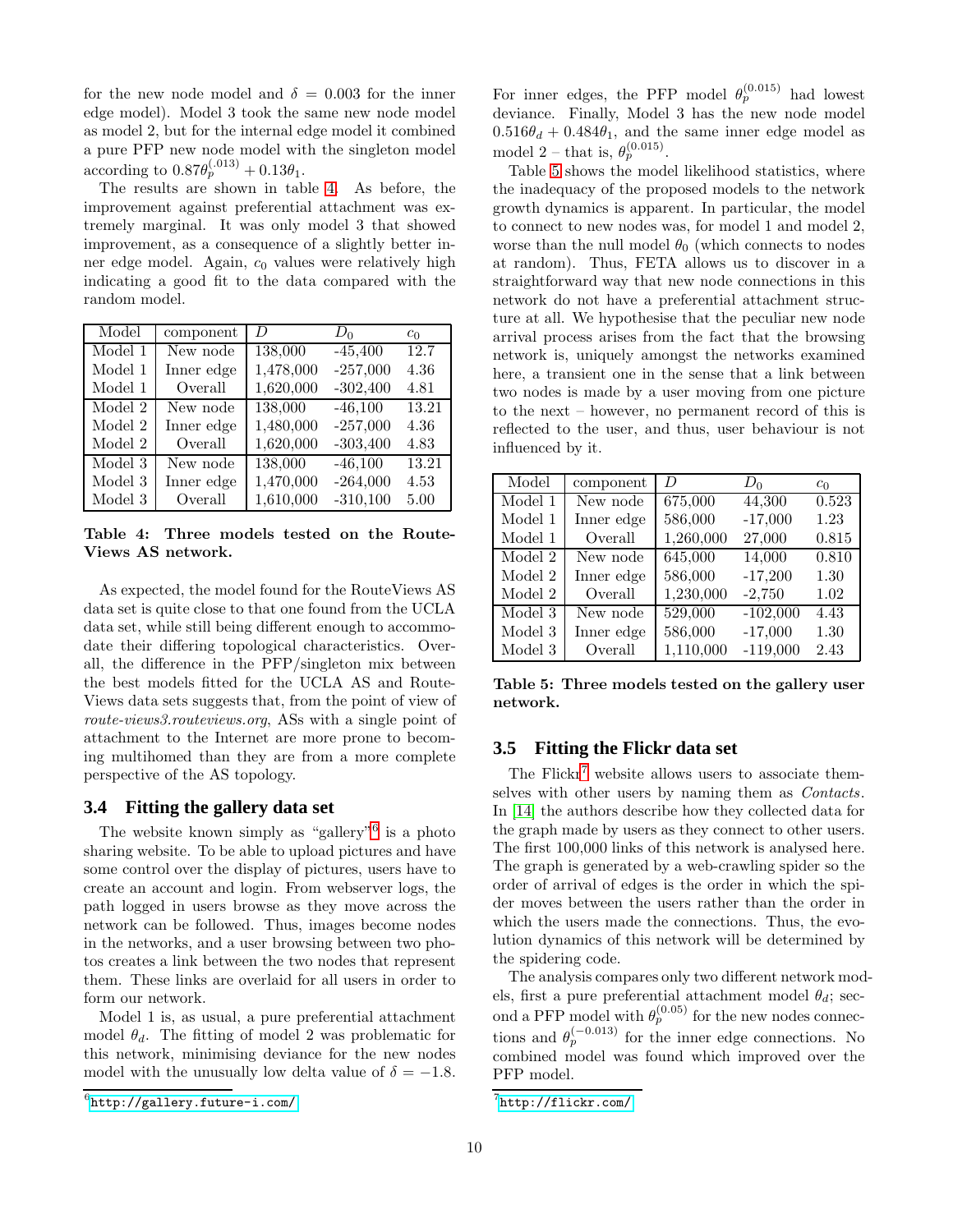| Model                  | component  | D         | $D_0$        | $c_0$ |
|------------------------|------------|-----------|--------------|-------|
| Model 1                | New node   | 379,000   | $-529,000$   | 294   |
| Model 1                | Inner edge | 1,600,000 | $-479,000$   | 9.83  |
| $\,$ Model $\,$ 1 $\,$ | Overall    | 1,970,000 | $-1,010,000$ | 27.9  |
| Model 2                | New node   | 352,000   | $-555,000$   | 389   |
| Model 2                | Inner edge | 1,590,000 | $-481,000$   | 9.93  |
| Model 2                | Overall    | 1,945,733 | $-1,040,000$ | 30.7  |

<span id="page-10-1"></span>Table 6: Two models tested on the Flickr network.

#### **3.6 Discussion of model fitting**

Several conclusions can be drawn from the model fitting process. For most models considered in this section, providing different model components for the inner new node model and the inner edge model yields improved models. Thus, the separation of the inner model into a sub-model for connections to new nodes and a sub-model for new internal edges between existing nodes is usually productive.

Moreover, in all but one case (the Flickr data set) it was found that inner models with a higher likelihood could be obtained from a linear combination of model components. Thus, the ability to produce optimised models through the linear combination of sub-models is of use in finding improved network evolution models.

Models based upon PFP generally had high likelihoods (but this was the only parametrised model component tried, so this might be simply an issue of increased flexibility in the fitting procedure). The model parameters selected for the two different AS networks were encouragingly similar, pointing to common network evolution dynamics, but had significant differences consistent with the way their measurement characteristics.

#### <span id="page-10-0"></span>**4. ARTIFICIAL TOPOLOGY GENERATION**

The models explored in the the previous section have been generated purely by fitting proposed models so that their parameters best predicted the actual network growth process observed. Thus, the models were created without growing test networks, measuring statistics on them and further refining them – indeed, the models were identified without measuring any statistics about the real network.

However, it is natural to expect that if the null deviance  $D_0$  and per choice likelihood ratio  $c_0$  predict that model  $\theta_A$  is "better" than model  $\theta_B$ , this will be reflected in model  $\theta_A$  growing artificial networks with a better match to the statistics of the real network than model  $\theta_B$ . Here, therefore, artificial networks are generated from the seed  $G_0$  (In the the case of the AS networks is the state of the network shortly after measurements started, while in the three remaining cases this is simply a single edge). Each of the models from the previous section and the random model are used to grow a network of the same size as the full real network, and summary statistics are compared.

The results in this section need careful interpretation. In particular, it should be remembered that the claim is not that these models are the best possible fit to the real network – in some cases, the claim is that the models tried are actually worse than simply selecting nodes at random. The fitting procedure in section [2.2](#page-4-0) optimises the mixture of model components (the  $\beta$ parameters), while the evaluation procedure can optimise other model parameters (such as the PFP  $\delta$ ) using any state space search technique. However, the models themselves need to be provided as an input, and it may be the case that no perfect model is to be found from the model components chosen.

However, independently of the precise mathematical description of the network growth models under test, a model with  $c_0 > 1$  should be better than a random model, and the model with the highest  $c_0$  should be the best. This is difficult to achieve using statistical network measures: saying that one model reproduces real network statistics "better" that other model is, in itself problematic. If a model scores well on three highly related statistics but extremely badly on two others, is it a good model? The "basket of statistics" does not always give an unambiguous answer to as to which model is "best".

For this section, four statistics related to the degree distribution are used:  $d_{\text{max}}$ , the maximum node degree in the network,  $d_1$ , the proportion of nodes with degree one,  $d_2$ , the proportion of nodes of degree 2 and  $d^2$ , the mean square of the node degrees  $(\overline{d})$  is a property of the outer model and automatically equal to that of the real network in all models here).

In addition, two further statistics are used capturing the interaction between pairs and triples of nodes. The clustering coefficient  $\gamma_i$  of a node is the number of 3-cycles that the node belongs to, divided by the potential number of 3-cycles between its neighbouring nodes (Obviously, nodes of degree one do not have any potential triangles and the clustering coefficient is not defined for them). In the tables in this section  $\gamma$  is the mean clustering coefficient for the graph. The assortativity coefficient  $r$  is positive when nodes attach to nodes of like degree (high degree nodes attach to each other) and negative when high degree nodes tend to attach to low degree nodes. For full definitions of all these quantities see [\[10\]](#page-13-10).

## **4.1 Topology generation using FETA models**

#### *4.1.1 Statistics on the arXiv evolution model*

The summary statistics for the arXiv publication net-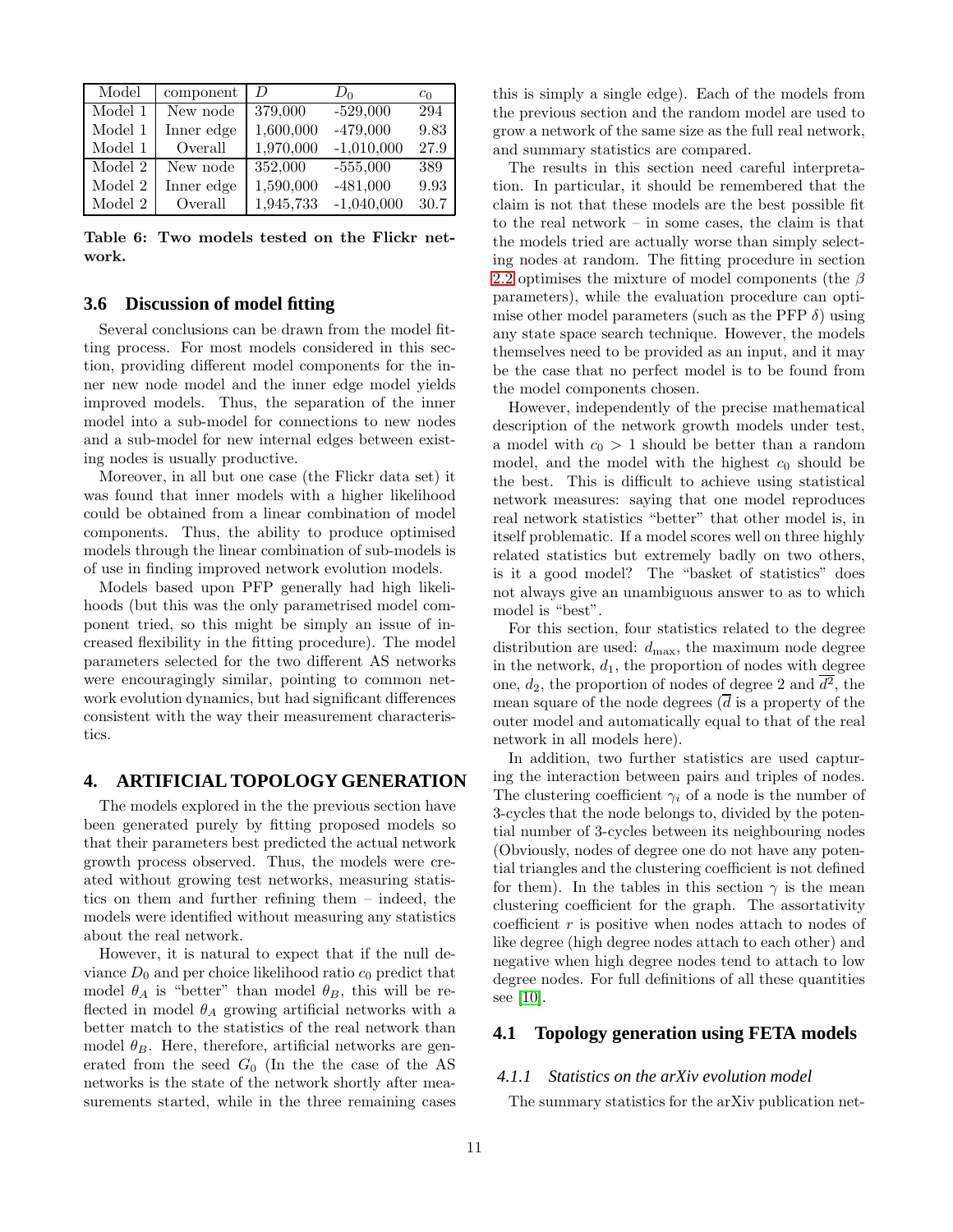| Model          | $d=1$ | $d=2$ | $d^2$ | $d_{\text{max}}$ |          |         |
|----------------|-------|-------|-------|------------------|----------|---------|
| Real           | 0.314 | 0.237 | 31.3  | 127              | 0.00557  | 0.145   |
| Rand           | 0.233 | 0.223 | 23.9  | 24               | 0.245    | 0.00285 |
|                | 0.483 | 0.215 | 123.5 | 446              | $-0.060$ | 0.0154  |
| $\overline{2}$ | 0.431 | 0.204 | 39.1  | 97               | 0.152    | 0.00901 |
| 3              | 0.348 | 0.258 | 33.6  | 75               | 0.179    | 0.00748 |

<span id="page-11-0"></span>Table 7: Summary statistics arXiv coauthorship network.

work are in table [7.](#page-11-0) The previous modelling in table [2](#page-7-5) rated model 1 with  $c_0 = 1.15$ , model 2 with  $c_0 = 1.18$ and model 3 with  $c_0 = 1.21$ . If these figures are reliable, model 3 should be expected to be a better fit than model 2 which is in turn a better fit than model 1. This is certainly bourne out for the degree distribution statistics, with model 3 closest for  $d = 1$ ,  $d = 2$  and  $d^2$ and marginally worse than model 2 for  $d_{\text{max}}$ . All three models generate networks which replicate  $\gamma$  badly, with model 1 being the closest. With respect to assortativity, model 1 is closest in absolute terms but it predicts a disassortative network when the actual network is assortative.

While these results are not straight-forward to interpret, the overall picture seems to confirm that model 3 reproduces the statistics of the network better than model 2, which in turn beats model 1. The relatively low  $c_0$  value means that the models should not be a dramatic improvement upon the random baseline, and this is bourne out by the statistics (indeed, for model 1 it is arguable whether the model is even better than random).

*4.1.2 Statistics on the UCLA AS evolution model*

| Model          | $d=1$ | $d=2$ | $d^2$ | $d_{\text{max}}$ | $\boldsymbol{r}$ |        |
|----------------|-------|-------|-------|------------------|------------------|--------|
| Real           | 0.122 | 0.245 | 6,620 | 3.150            | $-0.197$         | 0.0584 |
| Rand           | 0.129 | 0.118 | 210   | 1.199            | $-0.00962$       | 0.0173 |
|                | 0.447 | 0.163 | 2,230 | 4.177            | $-0.144$         | 0.0190 |
| $\overline{2}$ | 0.451 | 0.167 | 3.230 | 5,305            | $-0.168$         | 0.0148 |
| 3              | 0.363 | 0.215 | 3.820 | 6.109            | $-0.172$         | 0.0121 |

#### <span id="page-11-1"></span>Table 8: Summary statistics, UCLA AS network.

As detailed in section [3.2,](#page-7-0) evolution information was not known for the early part of the the UCLA AS network growth. Therefore, the first 42,000 edges were taken from the original network, and its evolution fol-lowed from this. The statistics from table [3](#page-8-2) gave  $c_0 =$ 6.33 for model 1 and model 2, but  $c_0 = 6.41$  for model 3. This implies that model 3 should be a modest improvement on models 1 and 2. This is bourne out by the statistics in table [8](#page-11-1) for  $d = 1$ ,  $d = 2$  and  $d^2$ , but for  $d_{\text{max}}$ model 3 performs the worst and is incorrect by some way. With  $r$ , model 3 is again the best and relatively close to the correct value. Regarding the clustering coefficient  $\gamma$ , model 3 is best but all models are quite far

away from the correct value. As predicted, model 1 and model 2 are hard to distinguish using these statistics. Overall, model 3 was best or close to best in almost all statistics measured, as the  $c_0$  value predicts. All models would be expected to be a good improvement on the random model and this is shown in all statistics except  $d = 1$  which random gets nearly exactly.

*4.1.3 Statistics on the RouteViews AS evolution model*

| Model          | $d=1$ | $d=2$ | $d^2$ | $d_{\text{max}}$ | $\boldsymbol{r}$ |         |
|----------------|-------|-------|-------|------------------|------------------|---------|
| Real           | 0.203 | 0.363 | 2.110 | 3.294            | $-0.186$         | 0.00887 |
| Rand           | 0.093 | 0.118 | 630   | 2.289            | $-0.0710$        | 0.00266 |
| -1             | 0.342 | 0.185 | 2.130 | 4.172            | $-0.154$         | 0.00631 |
| $\overline{2}$ | 0.350 | 0.187 | 2,520 | 4.637            | $-0.165$         | 0.00590 |
| 3              | 0.118 | 0.358 | 2.610 | 4.844            | $-0.163$         | 0.00443 |

Table 9: Summary statistics RouteViews AS network.

From table [4,](#page-9-2) it would be expected that model 1  $(c_0 = 4.81)$  would be the same as or very slightly worse than model 2 ( $c_0 = 4.83$ ) and model 3 ( $c_0 = 5.00$ ) would be slightly better than either. It is worth noticing that the ratio of these figures is small and the expected improvement from 1 to 3 is slight. This hierarchy is bourne out by the statistics for nodes of degree 1 and degree 2 with model 3 being considerably better in both cases. For  $d$  and  $d_{\text{max}}$ , however, the expectation is reversed and for these statistics, model 1 is better. Models 2 and 3 are close to each other and the correct value for r but for  $\gamma$  model 1 is better than either. In the end it is hard to say from these statistics which model is the best. The high values of  $c_0$  do unambiguously claim that all models are superior to random by some way and this is certainly the case. The random model is the worst model for all statistics except for  $d_{\text{max}}$ .

*4.1.4 Statistics on the gallery evolution model*

| Model | $d=1$                                               | $d=2$        | $d^2$  | $d_{\text{max}}$ |        |                  |
|-------|-----------------------------------------------------|--------------|--------|------------------|--------|------------------|
| Real  | $0.0132 \quad 0.473 \quad 26.3$                     |              |        | 214              | 0.144  | 0.0829           |
| Rand  | $\begin{bmatrix} 0.217 & 0.117 & 210 \end{bmatrix}$ |              |        | - 30             | 0.283  | 0.000809         |
|       | $0.447$ $0.235$                                     |              | 369    | 1.442            |        | $-0.065$ 0.00689 |
| 2     | 0.279                                               | 0.205        | - 38.0 | 277              | 0.160  | 0.00992          |
| 3     | 0.0924                                              | $0.453$ 51.1 |        | 354              | 0.0708 | 0.00537          |

<span id="page-11-2"></span>Table 10: Summary statistics gallery user browsing network.

The gallery likelihood table [5](#page-9-4) shows that for model 1,  $c_0 = 0.815$  (worse than random), for model 2  $c_0 = 1.02$ and for model 3  $c_0 = 2.43$ . This means that, in the statistics in table [10,](#page-11-2) model 3 should outperform model 2, which itself should outperform model 1. This expectation is largely bourne out by the degree statistics, with model 1 very inaccurate for all statistics based on node degree. However, in this case, it is hard to see the very clear distinction between model 2 and model 3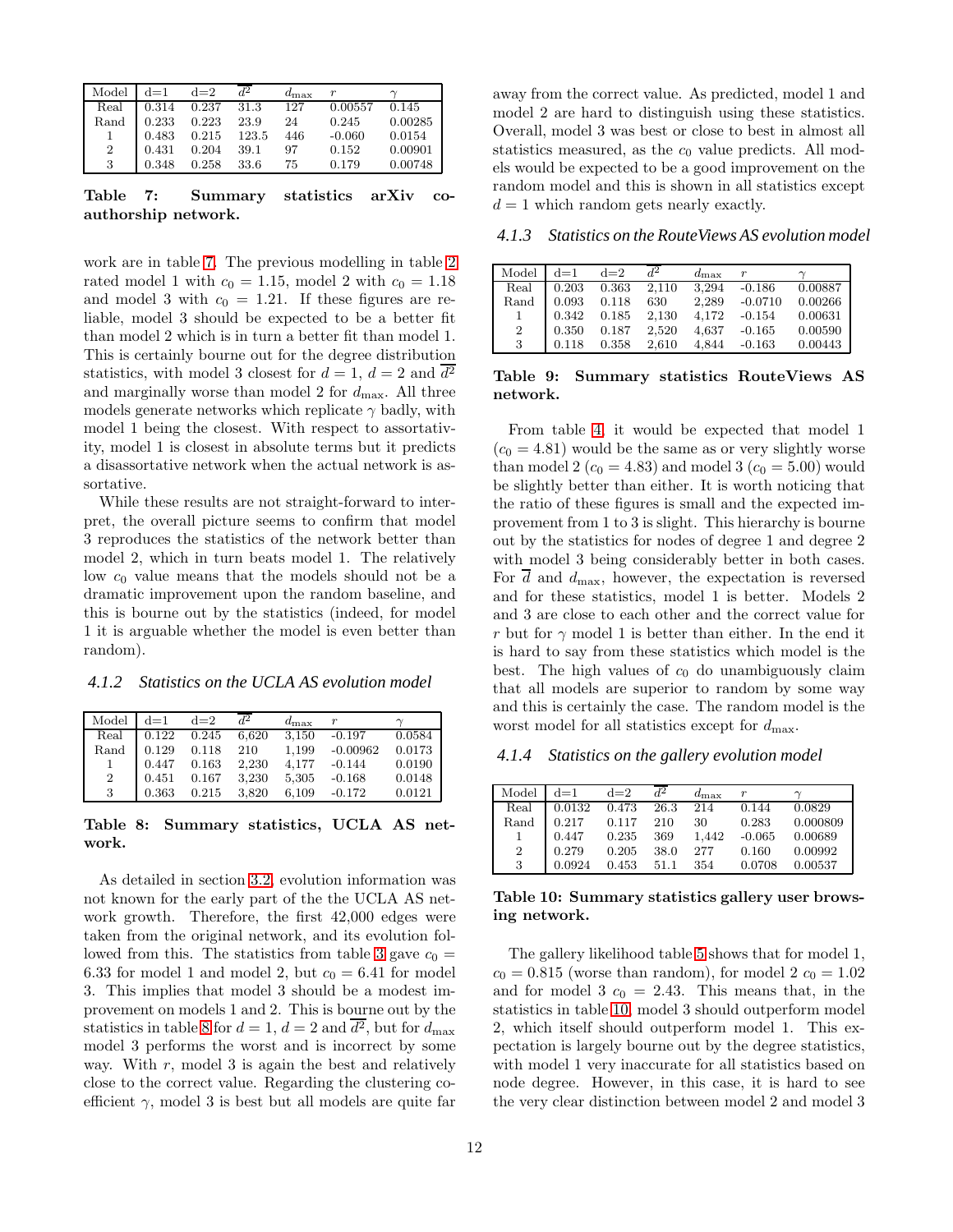which is predicted by the  $c_0$  values. Model 3 is certainly better at predicting the number of nodes of degree one and two and does quite well with  $d^2$  and  $d_{\text{max}}$ . However, it remains hard to claim that model 3 represents the clear improvement in model accuracy that the  $c_0$ statistic would lead us to expect.

We have a case where model 1 is expected to be worse than random and model 2 not much better. This certainly seems to match the statistics provided. The relatively poor performance of model 3 remains an anomaly of this data set.

*4.1.5 Statistics on the Flickr evolution model*

|                | Model $d=1$ $d=2$ |                          | $d_{\text{max}}$                                    |                     |                |
|----------------|-------------------|--------------------------|-----------------------------------------------------|---------------------|----------------|
|                |                   |                          | Real   0.639  0.157  7.500  11.053  -0.288  0.00196 |                     |                |
|                |                   | Rand 0.245 0.179 32.4 35 |                                                     |                     | 0.341 0.000758 |
|                |                   | 0.560 0.172 694          | 1.704                                               | $-0.119$ $0.0216$   |                |
| $\overline{2}$ |                   | $0.572$ $0.168$ $1,290$  |                                                     | 3,587 -0.154 0.0107 |                |

<span id="page-12-0"></span>Table 11: Summary statistics Flickr spider network.

As detailed in section [3.5,](#page-9-1) only two models were tried for the Flickr data set. Table [6](#page-10-1) gives extremely high  $c_0$  values for both models, with model 2 being slightly better than model 1. This is definitely reflected in the statistics in table [11](#page-12-0) with model 2 being closer to the real data all statistics. The models are quite close on many statistics, but fail to predict the extremely highly connected node with degree 11,053. This may be an artifact of the browsing pattern of the spider, which may also be reflected in the  $d^2$  value being incorrect. The high  $c_0$  values indicate that both models should be considerably better than the random model, which is certainly true – the random model is extremely bad. These results point towards considerable structure to the network network evolution which the random model fails to capture.

#### **4.2 Discussion on topology generation**

None of the models tested here were perfect at reproducing the selected statistics of their respective network data sets. In the majority of cases, the best fitting models reproduced the degree distribution related metrics measured here, but finding the maximum degree was often difficult. However, one thing the modelling in this section certainly shows is the difficulty of distinguishing between models by considering a large number of, often correlated, statistics.

Obviously the models tested here could be improved. However, the network statistics measured did rank the networks in the same order as the statistics from section [3](#page-5-0) (the exception being model 3 in the gallery data which, while arguably the best model, was not better by the expected degree). This is an important confirmation of the usefulness of the likelihood statistic  $c_0$  in assessing the fit of network evolution models. The gallery data definitely proved an exception to expectations, and this is perhaps due to the transient nature of this network as discussed in section [3.4.](#page-9-0)

A general conclusion of this section on the models themselves was that (apart from the gallery data), as might be expected, the PFP based models outperformed the degree based model, and the "tweaked" models from the fitting process in section [2.2](#page-4-0) (where better models were found) did better still in most cases.

For a given network and a given model the value of  $c_0$  did seem (with one exception) to be an accurate predictor of how well a model would replicate the statistics of a target network. However, it is hard to see a connection between the magnitude of  $c_0$  between networks and the success in prediction. For example, the predictions on the arXiv network seemed very good for model 3 for most statistics despite the model only having a  $c_0$ value of 1.21.

In general, though, relative likelihood statistics for the different models was reflected in the performance at reproducing representative network statistics. Those models with higher likelihoods (lower deviances) better reproduced the statistics of the target network. This confirms the usefulness of the framework for automatic model selection.

#### **5. CONCLUSIONS**

In this paper we present FETA, the Framework for Evolving Topology Analysis. The most important contribution of FETA is a statistically rigorous and unambiguous likelihood estimate for a model of network evolution that is quick to compute and does not require the generation of test networks for its operation. The method requires a target network for which the order in which links are added is known (at least approximately) for a given period of time. Given this data, a model  $\theta$  which purports to explain the evolution can be compared either with a second model  $\theta'$  or with the null (random) model  $\theta_0$  as an explanatory model for the link and node arrivals observed in the target network. The likelihood statistics can be efficiently calculated and could be used, for example, as a fitness function for a genetic algorithm or in state space exploration for parametrised models.

A second contribution is a fitting procedure which allows the weightings of linear combinations of models to be tuned automatically to fit the target network. This is an exploratory tool and, in addition to providing the weightings which best combine the models chosen, can guide the user as to which other model components might appropriate for the target network.

Five different networks were tested, and several models were produced for each. Artificial networks were grown for each model, and for each one of these a set